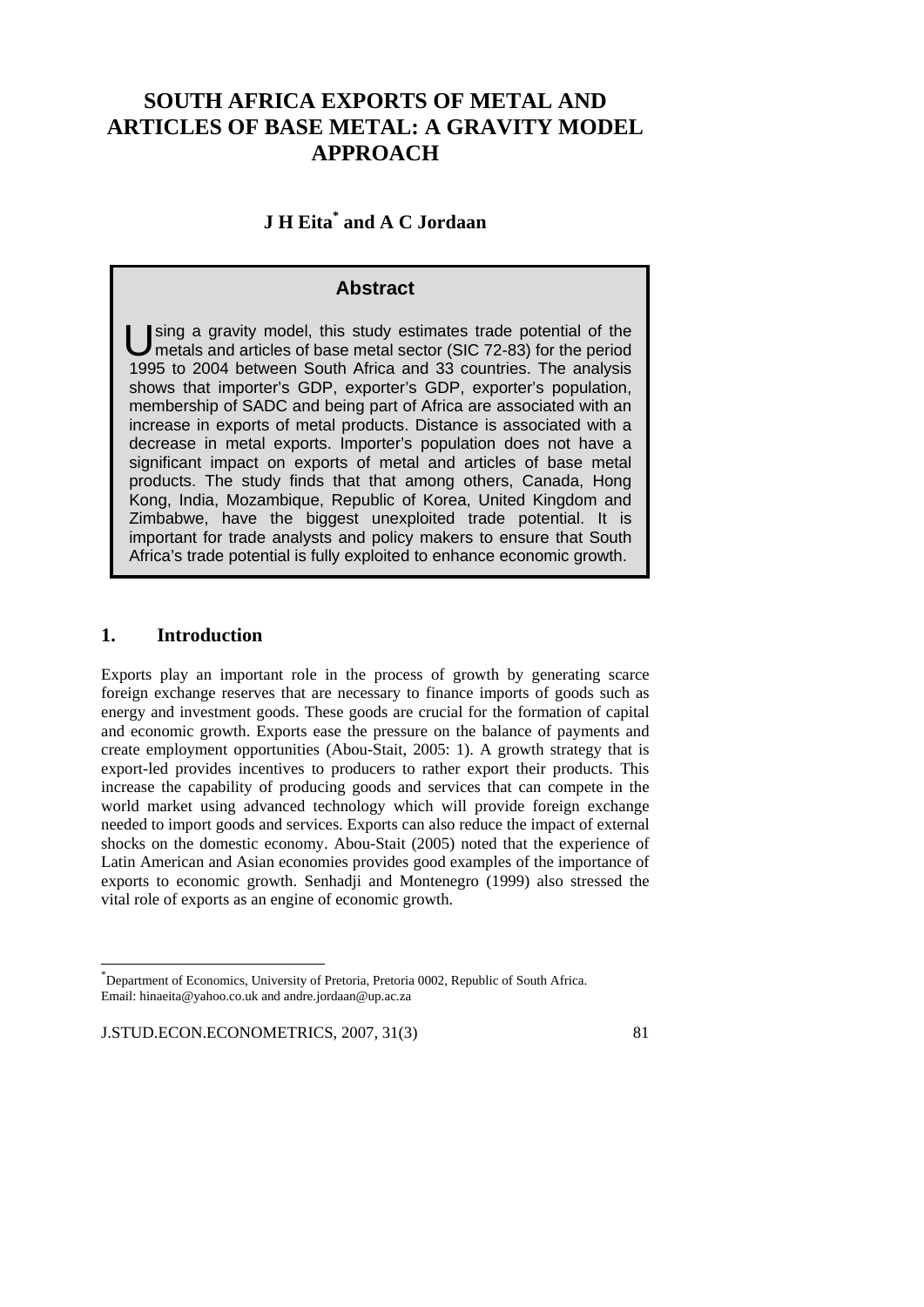After the assumption of office in 1994 by the new democratically elected government, South Africa adopted an export-led based growth strategy, known as the Growth Employment and Redistribution (GEAR) strategy (Naude, Oostendorp and Serumaga-Zake, 2005: 108). Under this strategy, various measures were introduced in 1996 in order to promote exports. In 2005, under the Accelerated and Shared Growth Initiative-South Africa (ASGISA) the South African government identified priority sectors that need to be promoted and developed in order to accelerate growth and halve poverty and unemployment by 2014. Among these, the metals and articles of base metal sector was identified as a priority sector that needs to be developed for this purpose (The Presidency Republic of South Africa, 2006).

The metal sector is important in the South African economy as it contributes 4 percent to GDP. During the period 1995-2004 exports of metal and articles of base metal products accounted for 15 percent of South Africa's commodities exports. Given this importance and the role it plays in the economy, it is important to determine the trade potential to different countries. A gravity model is a useful tool in determining the trade or export potential of a country. The model has its foundations in physical sciences and proven to be a useful tool in the analysis of bilateral trade flows. The idea of explaining trade flows in analogy to Newton's law of gravity by the attraction of two countries' masses, weakened by distance between them and enforced by preferential trade agreements they belong to was pioneered by Tinbergen (1962) and Pöyhonen (1963). Countries' masses are measured by GDP or population, distance between countries measures transport costs. Like in physical science, the bigger and the closer the units are to each other, the stronger the attraction. The comparison with gravity derives from GDP being a proxy for economic mass and distance as a proxy for resistance.

The Gravity model is used to investigate the relationship between the volume and direction of international trade and the formation of regional trade blocks where members are in different stages of development. The gravity model is augmented with a number of variables to test whether they are relevant in explaining trade (Martine-Zarzoso & Nowak-Lehmann, 2003: 292). These variables include GDP, distance, infrastructure endowments, differences in per capita income and real exchange rates.

The objective of this paper is to investigate the factors determining exports of metal products and articles of base metals (SIC 72-83) using the gravity model. The study also investigates whether there is unexploited trade potential among South Africa's trading partners. The rest of the paper is organised as follows. Section 2 discusses the gravity model; Section 3 describes the estimation procedure; Section 4 deals with the univariate characteristics of the data, and Section 5 presents the estimation results. Potential trade is discussed in Section 6 while the conclusion is provided in Section 7.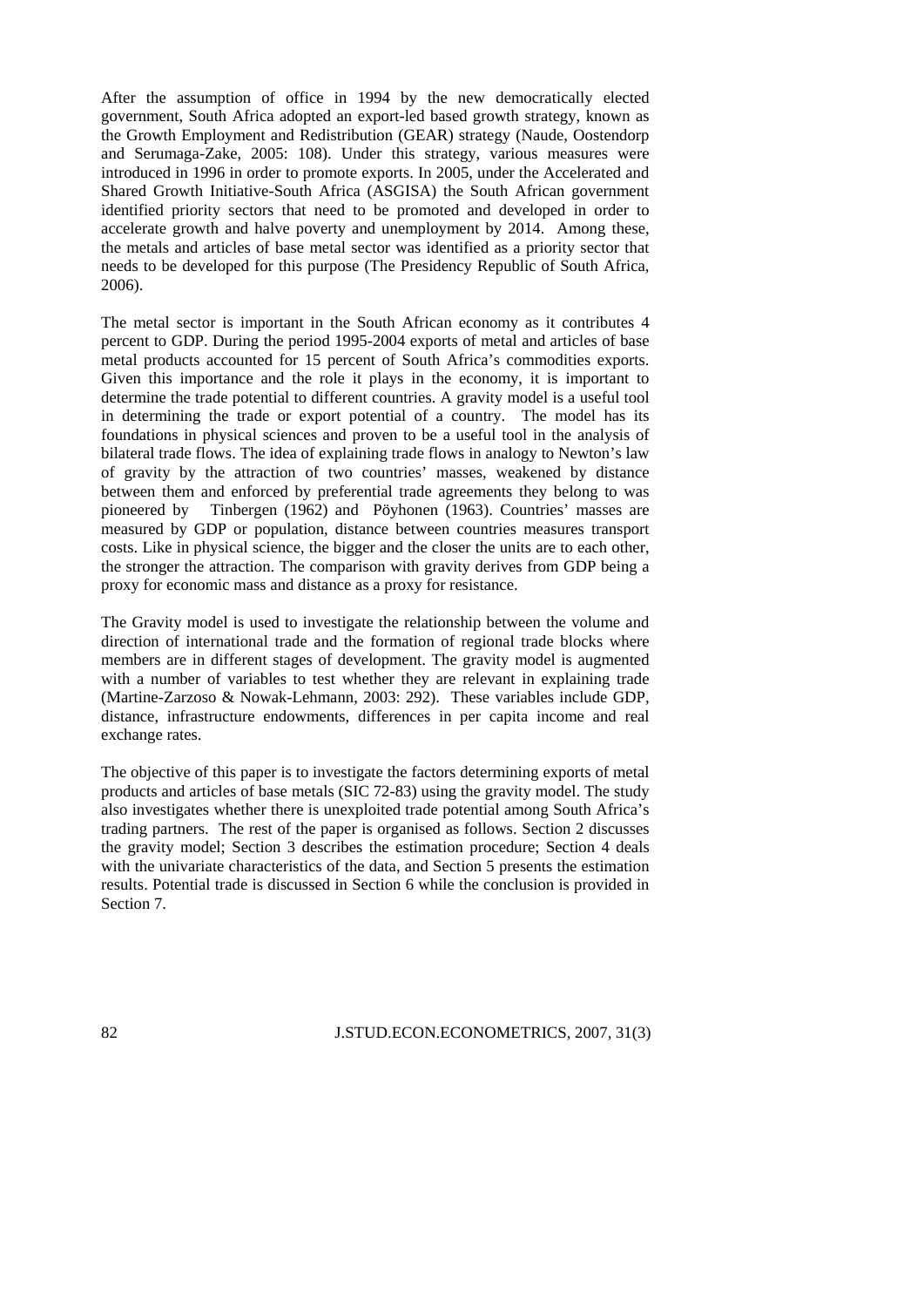## **2. The gravity model**

The gravity model was first applied to international trade in the early 1960s. Among others, Pöyhönen (1963) was the first to apply the gravity model to international trade. In the latter half of the twentieth century, the gravity model has been used to explain migration and other social flows in terms of gravitational forces of human interaction. Like in physical science, the bigger and closer the units are to each other, the stronger the attraction. The comparison with gravity derives from gross domestic product (GDP) being a proxy for economic mass and distance a proxy for resistance.

The gravity model performed well in analysing the international trade flows in the early 1960s but strong theoretical foundations were not produced until the end of the 1970s. This led to many studies to modify the original Newtonian gravity equation. From the works of Anderson (1979) and Bergstrand (1985, 1989) it became clear that the gravity equation is a good representation irrespective of the structure of product markets. Bergstrand (1985, 1989) included population size while Oguledo and Macphee (1994) included price variables.

Oguledo and Macphee (1994) derived the gravity equation from a linear expenditure system. This was in an attempt to answer criticism that the theoretical foundation of the gravity model is weak. The analysis assumes a weakly separable utility function from which a linear expenditure could be derived (Oguledo and Macphee, 1994: 112).

In its general form, exports from country  $i$  to country  $j$  are explained by their economic sizes (GDP), population, geographical distance and a set of dummies incorporating some kind of institutional characteristics common to specific flows. The basic model is specified as (Martinez-Zarzoso and Nowak-Lehmann, 2003: 296; Jakab, Kovács and Oszlay, 2001: 280):

$$
X_{ij} = \beta_0 Y_i^{\beta_1} Y_j^{\beta_2} N_i^{\beta_3} N_j^{\beta_4} D_{ij}^{\beta_5} A_{ij}^{\beta_0} u_{ij} \qquad \qquad \dots (1)
$$

where

 $X_{ii}$  is export of goods by country i to country j,  $Y_i$  and  $Y_j$  are the GDP of the exporter and importer,  $N_i$  and  $N_i$  are the populations of the exporter and importer,  $D_{ii}$  is the distance between the two countries,  $A_{ii}$  represents any other factors influencing trade between the countries and  $u_{ii}$  is the error term. For the purpose of estimation, the model in Equation (1) is expressed in log form as:

$$
\ln X_{ij} = \beta_0 + \beta_1 \ln Y_i + \beta_2 \ln Y_j + \beta_3 \ln N_i + \beta_4 \ln N_j + \beta_5 \ln D_{ij} + \ln \beta_6 \ln A_{ij} + u_{ij} \dots (2)
$$

A high level of GDP indicates a high level of production in the exporting country which increases the availability of exports, and a high level of income in the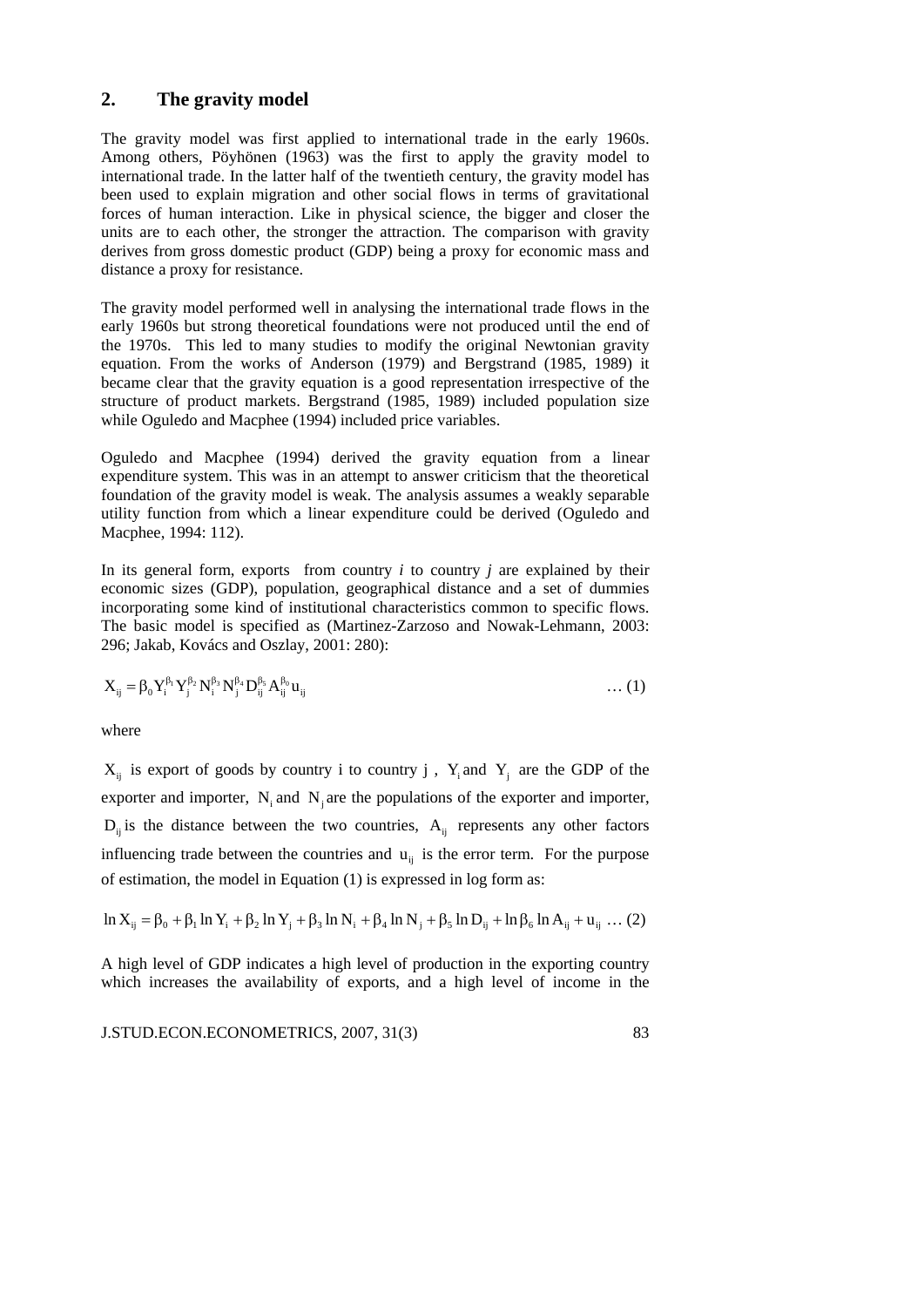importing country suggests high imports, hence  $\beta_1$  and  $\beta_2$  have positive signs. The coefficient estimate for population of the exporting country (South Africa) can be positive or negative depending on whether the country export more when it is large in economic terms or whether a large country export less than the smaller one. The population coefficient of the importing country can also be positive or negative for similar reasons (see Martinez-Marzoso and Nowak-Lehman, 2003: 297). That means  $\beta_3$  and  $\beta_4$  have ambiguous signs. This is also supported by Oguledo and MacPhee (1994: 114) that the effect of the population variables (for importing and exporting country) on trade is indeterminate. Population size can be tradeenhancing as well as trade-inhibiting. A large population on one hand may indicate large resource endowment, self sufficiency and less reliance on international trade. It is possible on the other hand that a large domestic market or population promotes division of labour and thus creates opportunities for trade in a wide variety of goods, and in this case the coefficient of the population variables can be positive. The coefficient of distance is expected to be negative because it is a proxy for transport costs ( $\beta_5$  is expected to be negative).

This study introduces dummy variables to represent countries which are members of the Southern African Development Community (SADC) or part of the African continent in order to test the impact of regional agreements on bilateral exports. Countries that are part of the African continent or members of SADC are coded one and zero otherwise. After introducing the dummy variables Equation (2) is respecified as:

$$
\ln X_{ijt} = \alpha_{ij} + \beta_1 \ln Y_{it} + \beta_2 \ln Y_{jt} + \beta_3 \ln N_{it} + \beta_4 \ln N_{jt} + \beta_5 \ln D_{ij} +
$$
  
\n
$$
\beta_6 \text{SADC} + \beta_7 \text{AFRICA} + u_{ijt}
$$
 ... (3)

where

 $\alpha_{ii}$  represents individual effects, *SADC* is the dummy variable taking the value of 1

if the country is a member of SADC and 0 otherwise, and *AFRICA* is the dummy variable for countries that are part of the African continent and takes the value of 1 if part of African continent, or 0 otherwise. According to Carrère (2006) membership of regional groupings can generate a significant increase in trade. The coefficients of SADC and African continent dummies are thus expected to be positive.

### **3. Estimation procedure**

Different models can be estimated in panel estimation. These models are pooled, fixed effects and random effects. Since individual effects are included in the regressions a decision should be made whether they are treated as random or fixed. A random effects model can be more appropriate when estimating the flows of trade between a randomly drawn sample of trading partners from a large population. A fixed effects model would be a better model when estimating the flows of trade between an ex ante predetermined selection of countries (see Egger,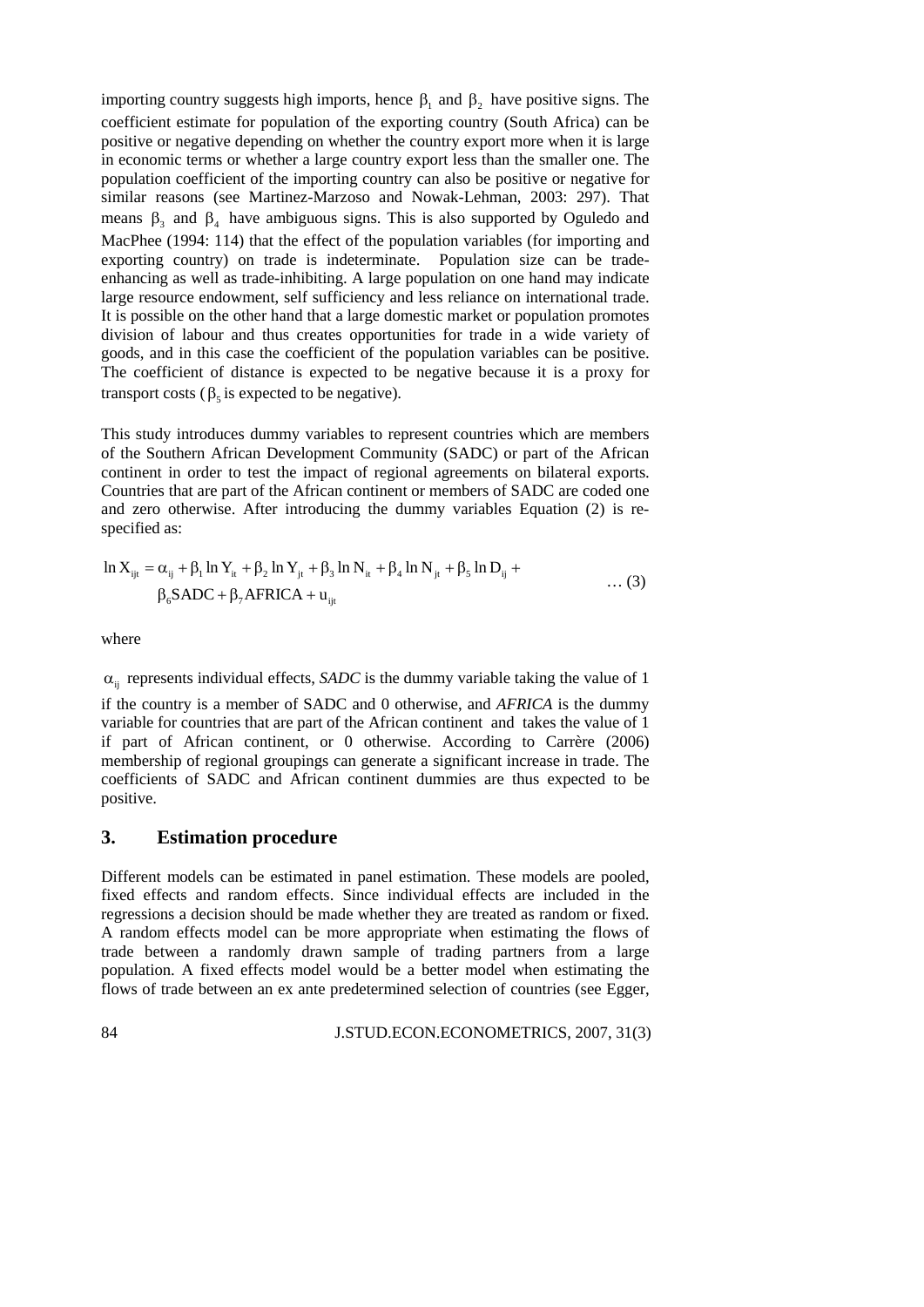2000: 26). Since this study deals with the flows of trade between South Africa and 33 main trading partners, the fixed effect will be a more appropriate model than the random effect specification. The top 33 trading partners were selected based on trade statistics (metal and articles of base metal) for the period 2000 to 2004. Furthermore, the study also applies the Hausman test to check whether the fixed effects model is more efficient than the random effects model. This will be true if the null hypothesis of no correlation between the individual effects and the regressors is rejected.

One problem with a fixed effects model is that variables that do not change over time cannot be estimated directly because the inherent transformation wipes out such variables. These variables as Martinez-Zarzoso and Nowak-Lehman (2001: 299) stated can be estimated in a second step by running another regression with the individual effects as the dependent variable and distance and dummies as explanatory variables. This is estimated as:

$$
IE_{ij} = \alpha_0 + \alpha_1 D_{ij} + \alpha_2 AFRIDUM + \alpha_3 SADCDUM + \mu_i
$$
 ... (4)

where

 $IE_{ii}$  denotes individual effects,  $D_{ii}$  is distance, AFRIDUM and SADCDUM are

dummy variables taking the value of one when a country is part of the African continent or member of the Southern African Development Community (SADC) respectively and zero otherwise.

# **4. Univariate characteristics of variables**

Prior to estimating Equation (3), the study analysed the univariate characteristics of the data which entails panel unit root tests. Unit root test is the first step in determining a potentially cointegrated relationship between the variables. If all variables are stationary, then the traditional estimation methods can be used to estimate the relationship between the variables. If the variables are nonstationary a test for cointegration is required. There are different types of panel unit roots tests. The first test is the one of Levin, Lin and Chu (2002) and the second is that of Hadri (2000). The two tests of panel unit roots assume that the autoregressive parameters are common across countries. Levin, Lin and Chu (2002) which is also referred to as LLC uses a null hypothesis of a unit root, while that of Hadri (2000) uses a null of no unit root.

A third test is referred to as the IPS test developed by Im, Pesaran and Shin (2003). It allows the autoregressive parameters to vary across countries and also for individual unit root processes. It is computed by combining individual countries' unit root tests in order to come up with a result that is specific to a panel. It has more power than the single-equation Augmented Dickey Fuller (ADF) by averaging N independent ADF regressions (Straus and Yigit, 2003: 309). The ADF tests specification may include an intercept but no trend or may include an intercept and time trend. The null hypothesis is that all series contain a unit root and the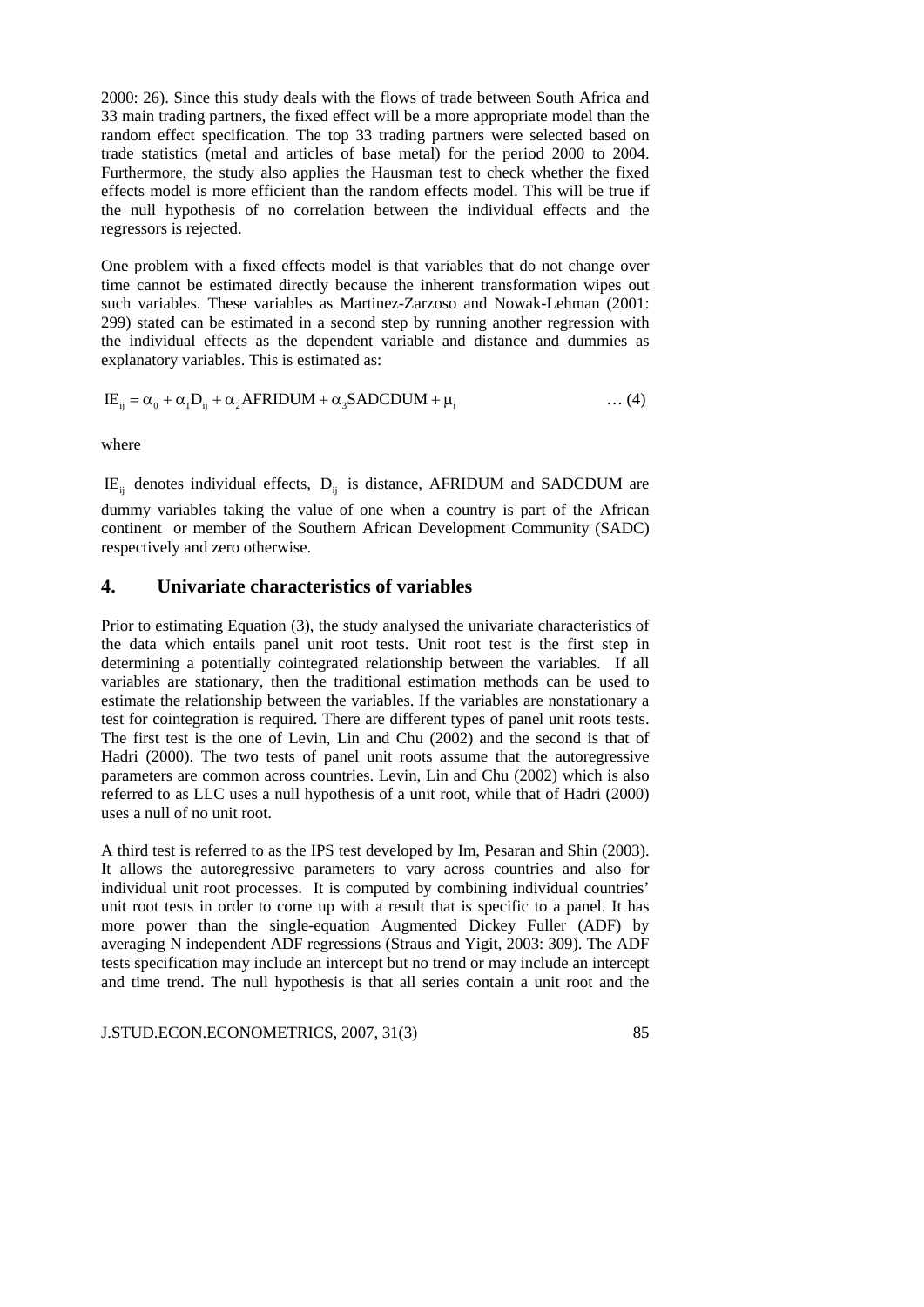alternative is that at least one series in the panel contain a unit root. IPS is a onetailed or lower tailed test based on the  $N(0,1)$  distribution. The IPS and LLC are applied in this study and test results are presented in Table A1 in the Appendix. The IPS test results show that variables are stationary with the exception of exports and importer's population. The LLC test results indicate that all variables are stationary (null of unit root is rejected). The study uses rejection of unit root by at least one test to assume a verdict of stationarity. This implies that cointegration test is not required and ordinary least squares method can be used to estimate Equation (3)

## **5. Estimation results**

The estimation results for the pooled, fixed effects and random effects models are presented in Table 1. The results in the second column of Table 1 are those of the pooled panel data model. The problem with this model is that it does not allow for heterogeneity of countries, and no country specific effects are estimated. It assumes that all countries are homogenous.

The third column presents the results of the fixed effects model. The fixed effects model introduces heterogeneity by estimating country specific effects. The F-test was performed to check the poolability of the data. The pooled model is the restricted model with the assumption of a single intercept ( $\alpha_{ii} = \alpha$ ) and same

parameters over time and across trading partners. The unrestricted model allows an intercept and other parameters to vary across trading partners. The result of the Ftest shows that the null hypothesis of equality of the individual effects is rejected. This implies that a model with individual effects must be selected.

Finally, the results in column 4 are those of the random effects model. The random effects model also acknowledges heterogeneity in the cross section, but it differs from the fixed effects model in the sense that it assumes that the effects are generated by a specific distribution. It assumes differences in the cross section but does not model each effect explicitly. It avoids the loss of degrees of freedom which occurs in fixed effects. The LM test for random effects again rejects the null of no cross section heterogeneity in favour of the random effect specification.

The Hausman specification test is used to test the null hypothesis that the regressors and individual effects are not correlated in order to discriminate between the fixed effects model and random effects model. If the null hypothesis is accepted the random effect will be preferred, but if the null hypothesis is rejected the fixed effects model will be preferred. The result of the Hausman test shows that the null is rejected, indicating that the country specific effects are correlated with regressors. This implies that the fixed effect model is appropriate since random effects estimates are not consistent.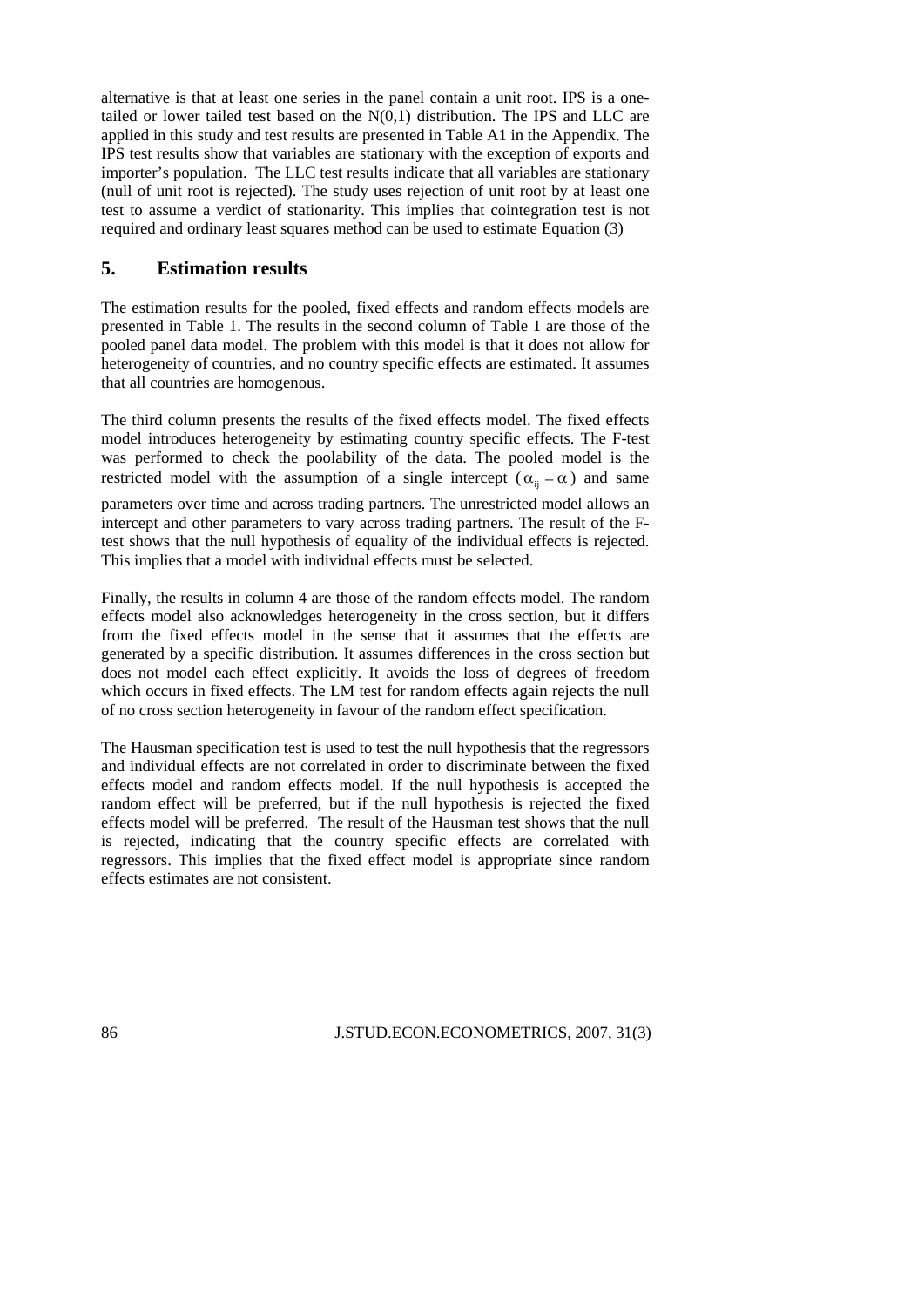## **Table 1: Estimation results**

| <b>Variables</b>                | Pooled model            | <b>Fixed effects model</b> | <b>Random effects</b>     |
|---------------------------------|-------------------------|----------------------------|---------------------------|
|                                 |                         |                            | model                     |
| Constant                        | $-102,436(-3,955)$ ***  | $-102,737$ $(-6,062)$ ***  | $-101,860$ $(-6,139)$ *** |
| Importer's GDP                  | $0.684(13.237)$ ***     | $0,830(3,702)$ ***         | $0,712(5,890)$ ***        |
| South Africa's GDP              | 0,771(1,637)            | $0,736(2,465)$ ***         | $0,761(2,607)$ ***        |
| Importer's<br>population        | $-0,125$ $(-2,82)$ ***  | $-0.971(-1.012)$           | $-0.146(-1.228)$          |
| Africa's<br>South<br>population | $5,179(5,23)$ ***       | $5,534(6,227)$ ***         | $5,146(8,120)$ ***        |
| Distance in<br>kilometres       | $-0,693$ $(-4,156)$ *** |                            | $-0,706(-1,531)$          |
| continent<br>African<br>dummy   | $0,613(2,322)$ ***      |                            | 0,697(0,986)              |
| SADC dummy                      | 0,205(0,737)            |                            | 0,192(0,248)              |
| Adjusted R-squared              | 0,47                    | 0,82                       | 0,768                     |
| F-test                          |                         | 17.58***                   |                           |
| LM test                         |                         |                            | 566,319***                |
| Hausman test                    |                         | 797,283***                 |                           |

Notes: \*\*\*/\*\*/\* significant at 1%/5%/10% level.

t-statistics are in parentheses.

Source: Authors own estimates: EViews 5.

The results of the fixed effect model in Table 1 show that an increase in the GDP of the importing country leads to an increase in South Africa's exports of metal products. This is consistent with the theoretical expectation. The coefficient of South Africa's GDP also has a positive and significant coefficient. This indicates that an increase in South Africa's GDP has a significant positive impact on the exports of metal products.

The population of South Africa has a significant positive effect on the export of metal and articles of base metal products. The positive coefficient implies that South Africa exports more when it grows because of economies of scale. This is consistent with theoretical expectation. However, population of the importing country has an insignificant negative effect on the export of the metal products. The negative coefficient of the importing country's population is consistent with the theoretical expectation as mentioned in Section 2. This negative and insignificant coefficient is comparable to that obtained among others, by Sapir (1981). Studies by Aitken (1973) and Bikker (1987) found a negative and significant coefficient for population of the importing country.

Estimates for country specific effects are presented in Table A2 of the Appendix. Country specific effects show the effects or factors which are unique to each country but not included in the gravity model. They emphasise that the bilateral trade in metal products between South Africa and its trading partners differs from country to country and that each country is unique. The results in Table A2 show that there are unique characteristics in some countries that encourage trade between South Africa's exports of metals to Angola, Brazil, China, Ghana, India, Italy, Japan, Kenya, Republic of Korea, Malaysia Mozambique, Nigeria, Thailand, Tanzania, USA, Zambia and Zimbabwe (the shaded fixed effects). The results also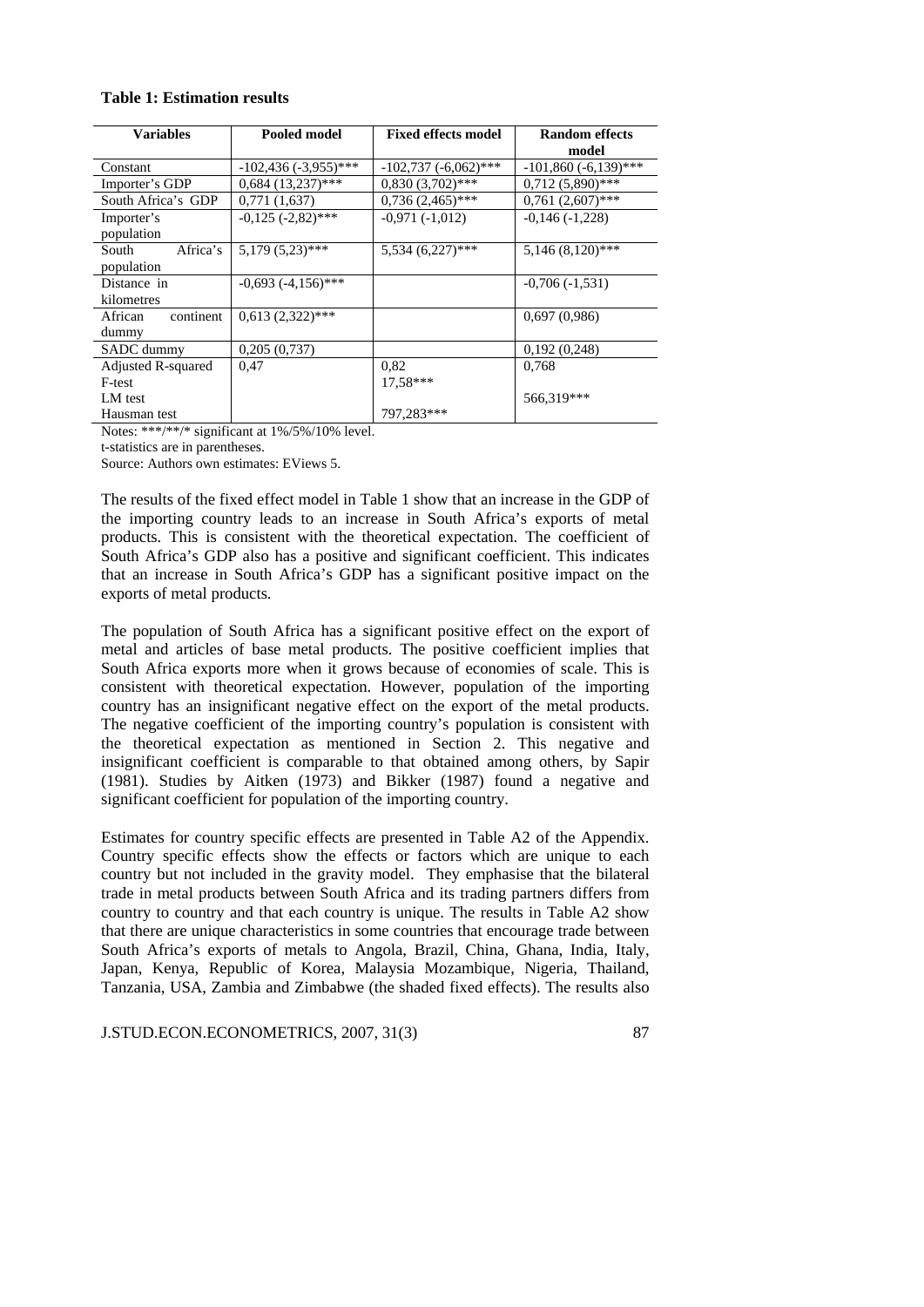show that there are unobservable country characteristics that discourage South Africa's export of metal products to Australia, Belgium, China, France, Germany, Hong Kong, Netherlands, Spain, Switzerland, Saudi Arabia, Singapore, Sweden, United Kingdom and United Arab Emirates (negative signs). It is important to investigate factors which hinder the exports of metal products to the countries not shaded or with negative signs in Table A2. This is important for policy formulation.

Some factors which may explain the fixed effects in Table A2 are determined in the second stage regression. These are factors which for example contribute to the positive country specific effects in Angola or to the negative country-specific effects in Australia. The results of the second stage regression are presented in Table 2. Distance has a negative and significant coefficient, and this in consistent with the theoretical expectation. The dummy variables have positive and significant coefficients as expected *a priori*. South Africa exports more metals to SADC and other African countries.

**Table 2: Second stage regression: individual effects regressed on distance and dummies** 

| Independent variables     | Coefficient (t-statistics) |
|---------------------------|----------------------------|
| Constant                  | 0,309(0,871)               |
| <b>Distance</b>           | $-0.081(-2.183)$ ***       |
| African continent dummy   | $1,412$ (17,682)***        |
| SADC dummy                | $0,490(5,797)$ ***         |
| <b>Adjusted R-squared</b> | 0.988                      |

\*\*\* Significant at 1%

Source: Authors own estimates: EViews 5

### **6. Potential trade**

The estimated fixed effects model of Equation (3) is solved to determine within sample potential exports of metal products (see Nilsson, 2000; Brulhart and Kelly, 1999). Potential exports are compared to actual exports in order to determine if there is trade potential which is not exploited. Actual and potential exports are plotted in Figure 1. Among others, Canada, Hong Kong, India, Mozambique, Republic of Korea, United Kingdom, and Zimbabwe have the biggest trade potential relative to other countries. Detailed data on the comparison between actual exports and potential exports as well as export ratio are presented in Table A3 in the Appendix. Shaded cells are for trading partners with unexploited trade potential (actual export is below potential export).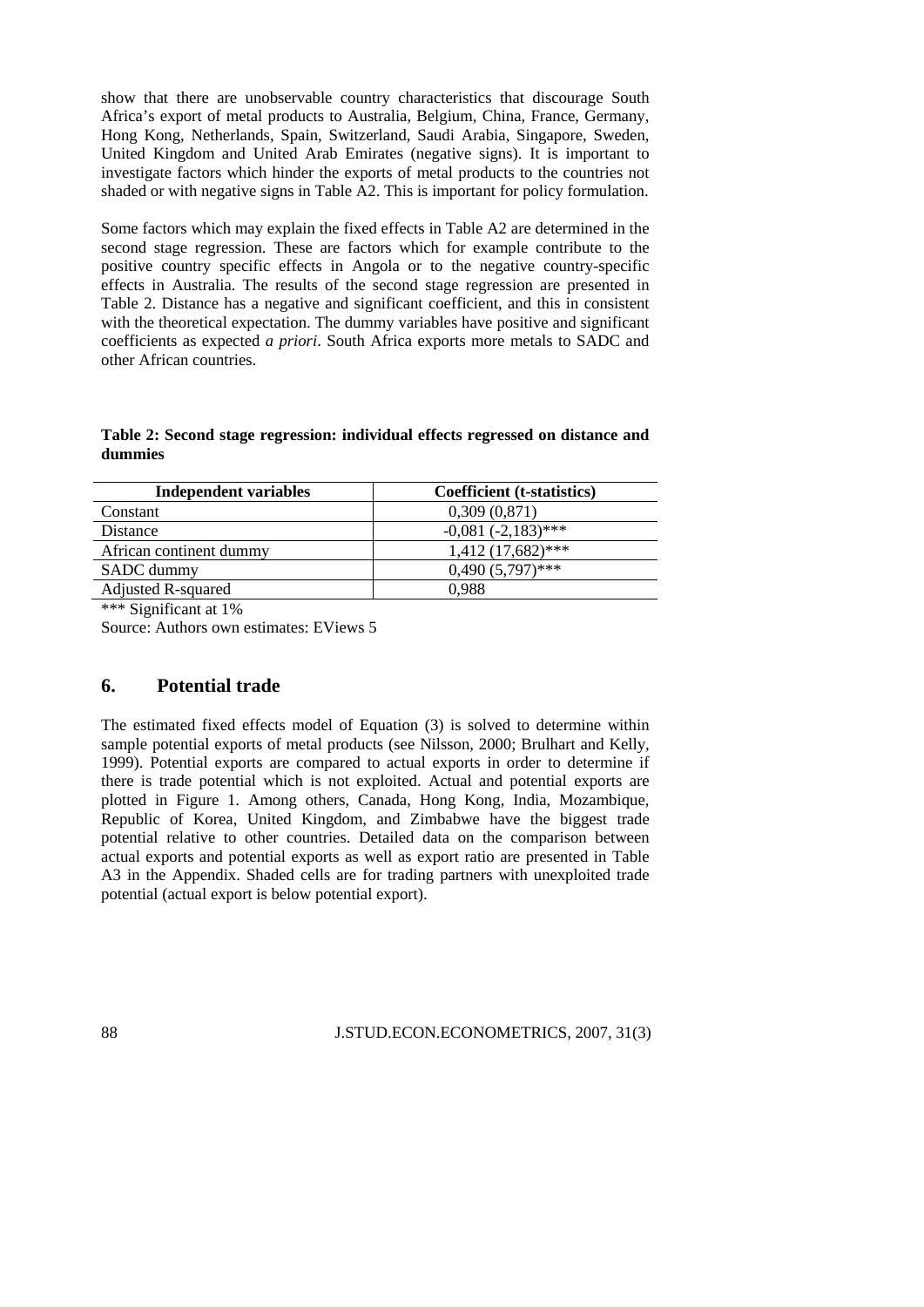**Canada Hong Kong** 









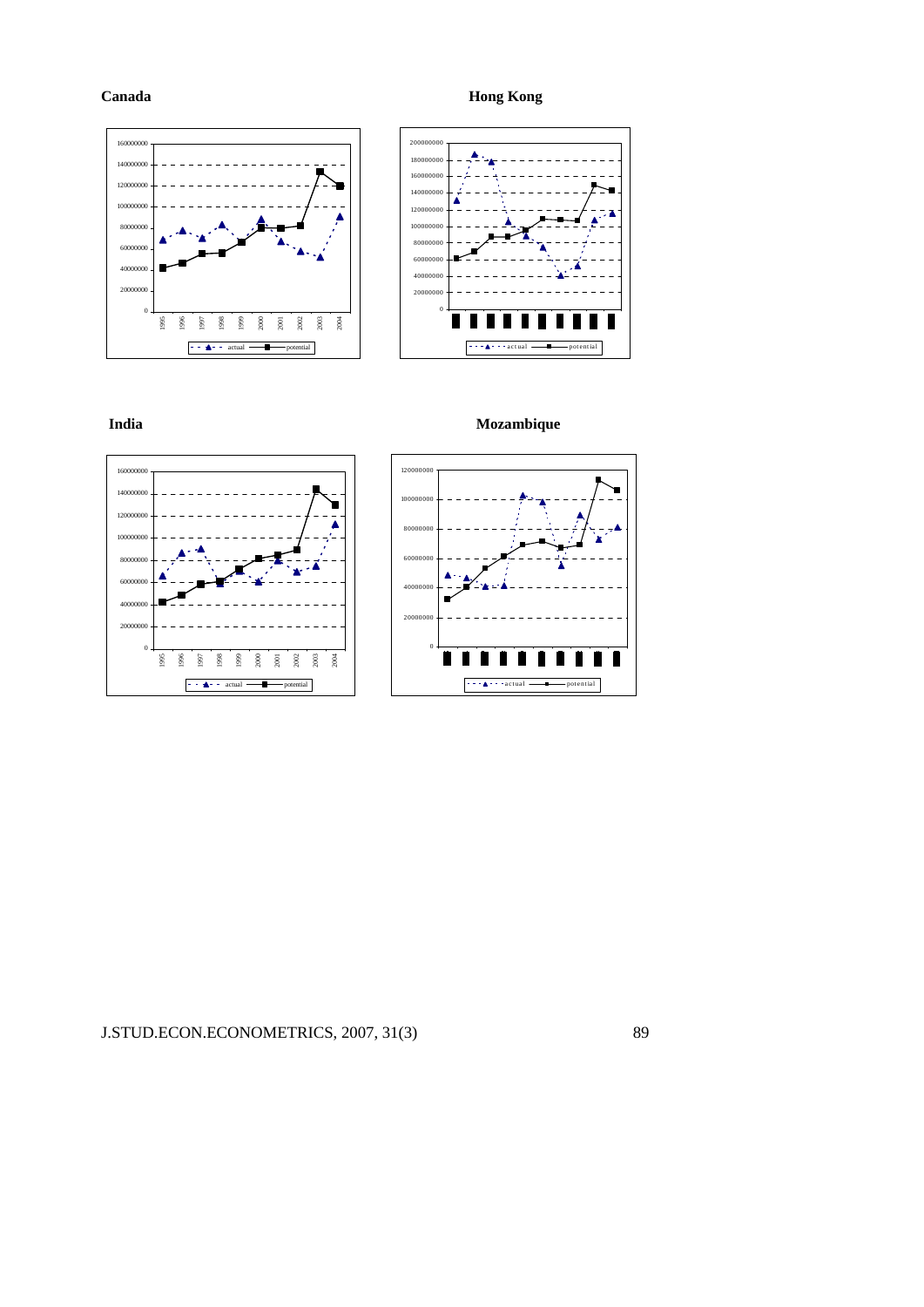**Republic of Korea Community Community Community Community Community Community Community Community Community Community Community Community Community Community Community Community Community Community Community Community Com** 



### **Zimbabwe**



### **Figure 1:Actual and potential exports of South Africa's metal products (in USA dollars)**

# **7. Conclusion**

This study applied the gravity model to South Africa's annual export of metal products for the period 1995 to 2004 in order to analyse the factors which determine trade flows between South Africa and its trading partners. The model was estimated for 33 main trading partners, investigating whether there is unexploited trade potential. The study found that an increase in the importer's GDP and South Africa's GDP cause an increase in export. Importer's population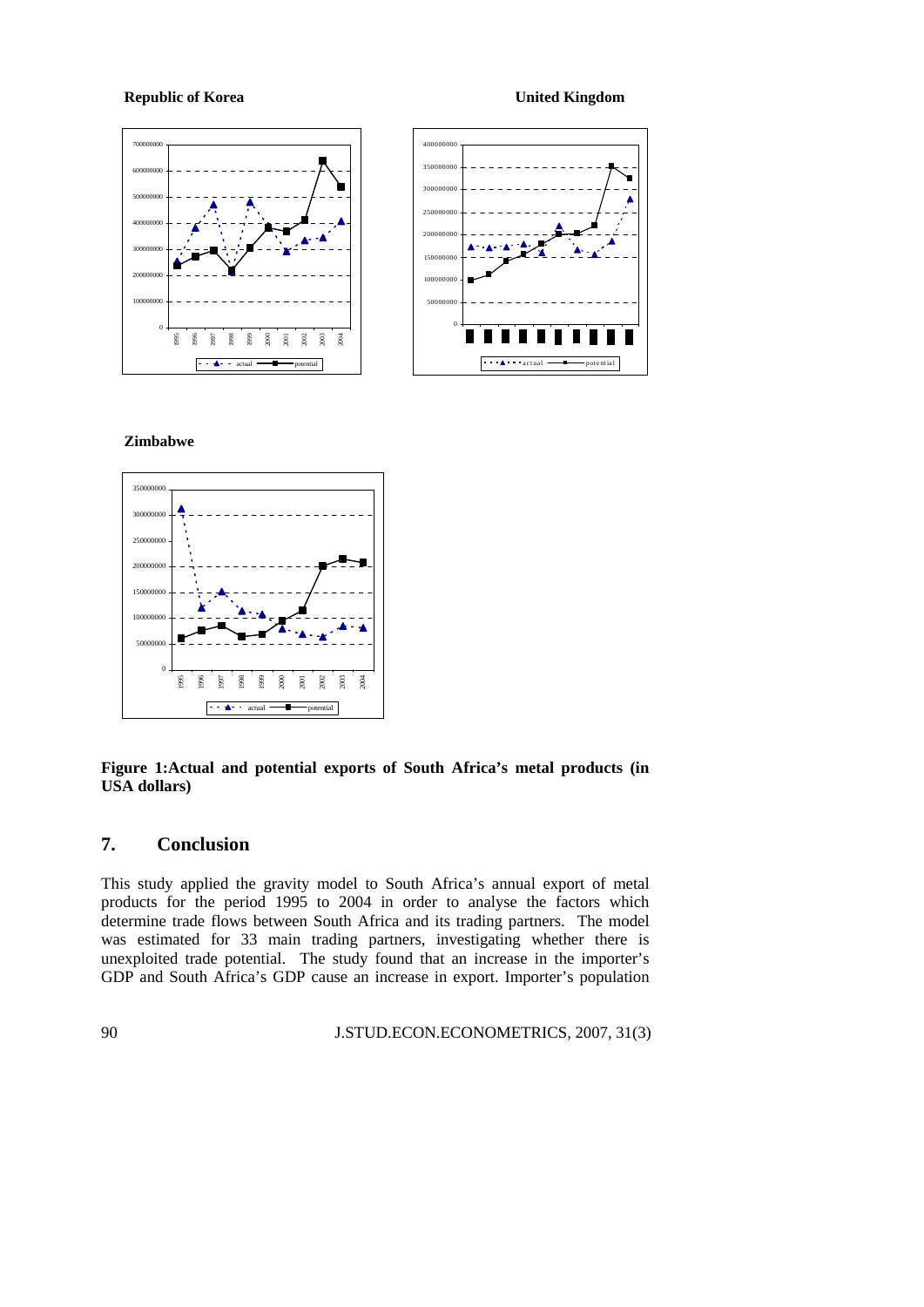does not have a serious impact on the exports, while South Africa's population has a positive and significant impact on export. This suggests that South Africa exports more when its own population increases (economies of scale).

In line with theoretical expectations, distance has a negative effect on exports. The further the country is from South Africa, the lower the export and this is probably because of increase in transport costs. Finally, membership of SADC and being part of the African continent seems to promote exports.

The gravity equation was solved to determine the potential export. This is important especially if the export market is not certain. The study found that among others, Canada, Hong Kong, India, Mozambique, Republic of Korea, United Kingdom, and Zimbabwe, have the biggest trade potential in metals relative to other trading partners. The results of the study is important for trade policy analysts and other policy makers to ensure that South Africa's trade potential is fully exploited to enhance economic growth.

### **References**

Abou-Stait, F (2005): "Are Exports the Engine of Economic Growth? An Application of Cointegration and Causality Analysis for Egypt, 1977-2003", *Economic Research Working Paper Series*, No. 76, Tunisia: African Development Bank.

Aitken, N D (1973): "The Effect of the EEC and EFTA on European Trade: A temporal cross-section Analysis", *American Economic Review*, 63(5), 881-892.

Anderson, J E (1979): "A Theoretical Foundation for the Gravity Equation", *American Economic Review*, 69(1), 106-116.

Bergstrand, J H (1985): "The Gravity Equation in International Trade: Some Microeconomic Foundations and Empirical Evidence", *Review of Economics and Statistics*, 67(3), 474-480.

Bergstrand, J H (1989): "The Generalised Gravity Equation, Monopolistic Competition and the Factor-Proportions Theory in International Trade", *Review of Economics and Statistics*, 71(1), 143-153.

Bikker, J A (1987): "An International Trade Flow with Substitution: An Extension of the Gravity Model", *KYKLOS*, 40(3), 315-737.

Blülhart, M and Kelly, M J (1999): "Ireland's Trading Potential with Central and Eastern European Countries: A Gravity Study", *The Economic and Social Review*, 30(2), 159-174.

Carrère, C (2006): "Revisiting the Effects of Regional Trade Agreements on Trade Flows with Proper Specification of the Gravity Model", *European Economic Review*, 50, 223-247.

Egger, P (2000): "A Note on the Proper Econometric Specification of the Gravity Equation", *Economic Letters*, 66, 25-31.

Hadri, K (2000): "Testing for Stationarity in Heterogeneous Panel Data", *Econometric Journal*, 3(2), 148-161.

Im, K S, Pesaran, M H and Shin, Y (2003): "Testing for Unit Roots in Heterogeneous Panels", *Journal of Econometrics*, 115, 53-74.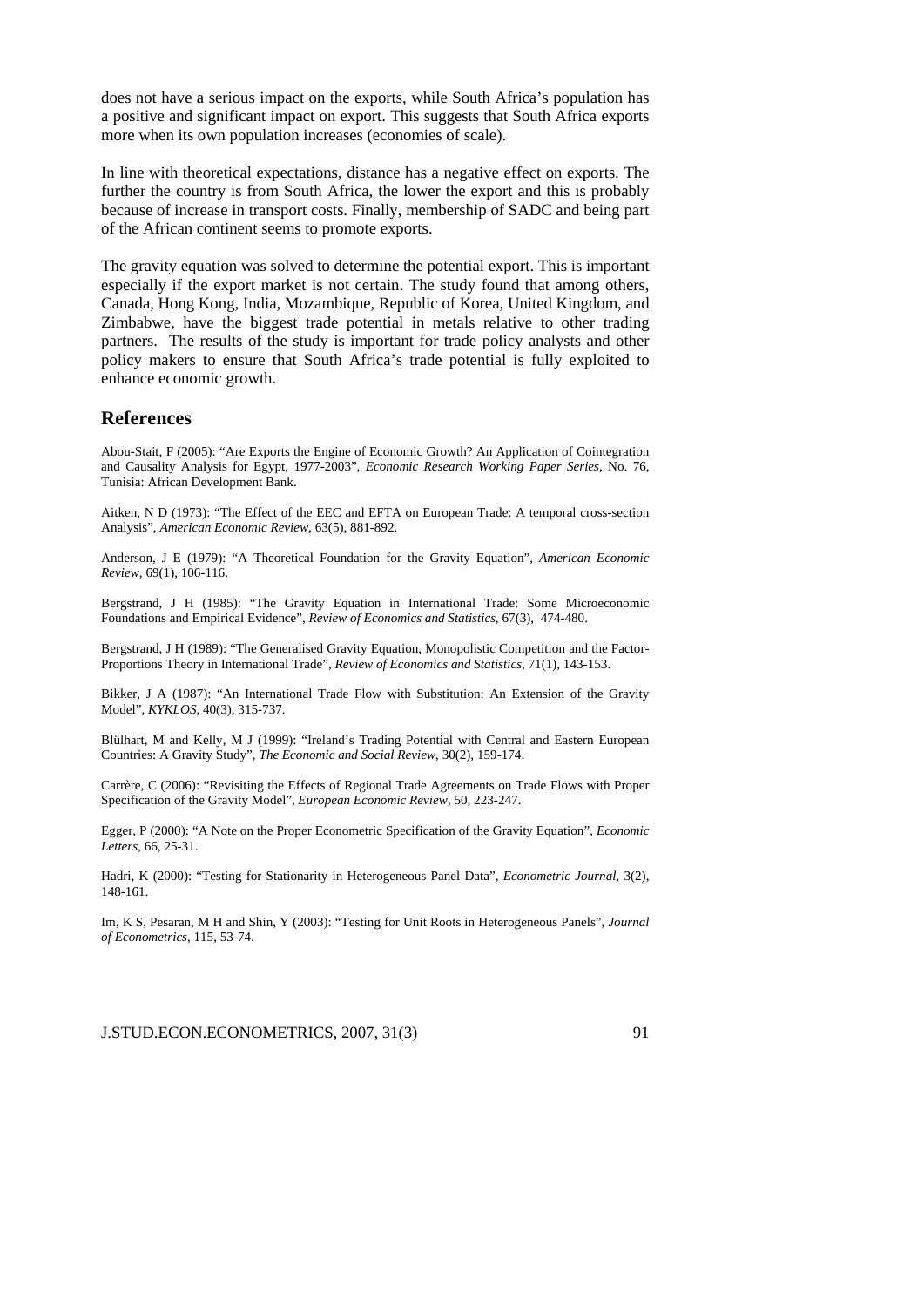Jakab, Z M, Kovacs, M A and Oszlay, A (2001): "How Far has Regional Integration Advanced?: An Analysis of the Actual and Potential Trade of Three Central and European Countries", *Journal of Comparative Economics,* 29, 276-292.

Levin, A, Lin, C F and Chu, C (2002): "Unit Roots Tests in Panel Data: Asymptotic and Finite Sample Properties", *Journal of Econometrics*, 108, 1-24.

Martinez-Zarzoso, I and Nowak-Lehmann, F (2003): "Augmented Gravity Model: An Empirical Application to Mercosur-European Union Trade Flows", *Journal of Applied Economics*, 6(2), 291-316.

Naude, W A, Oostendorp, R and Serumaga-Zake, P (2005): "Determinants of Manufacturing Exports: Results from a Regional Firm-Level Survey in South Africa", *Journal of Studies in Economics and Econometrics*, 29(2), 108-116.

Nilsson, L (2000): "Trade Integration and the EU Economic Membership Criteria", *European Journal of Political Economy*, 16, 807-827.

Oguledo, V I and Macphee, C R (1994): "Gravity Models: A Reformulation and an Application to Discriminatory Trade Arrangements", *Applied Economics*, 26, 107-120.

Pöyhönen, P (1963): "A Tentative Model for the Volume of Trade Between Countries", *Weltwirtschaftliches Archiv*, 90, 93-99.

Presidency Republic of South Africa (2006): *Accelerated and Shared Growth Initiative – South Africa (ASGISA)*, Pretoria: Presidency Republic of South Africa.

Sapir, A (1981): "Trade Benefits Under EEC Generalised System of Preferences", *European Economic Review*, 15(3), 339-355.

Senhadji, A S and Montenegro, C E (1999): "Time Series Analysis of Export Demand Equations: A Cross-Country Analysis", *IMF Staff Papers*, 46(3), 259-273.

Strauss, J and Yigit, T (2003): "Shortfalls of Panel Unit Root Testing", *Economic Letters*, 81, 309-313.

Tinbergen, J (1962): *Shaping the World Economy. Suggestion for an International Economic Policy*, New York: The Twentieth Century Fund.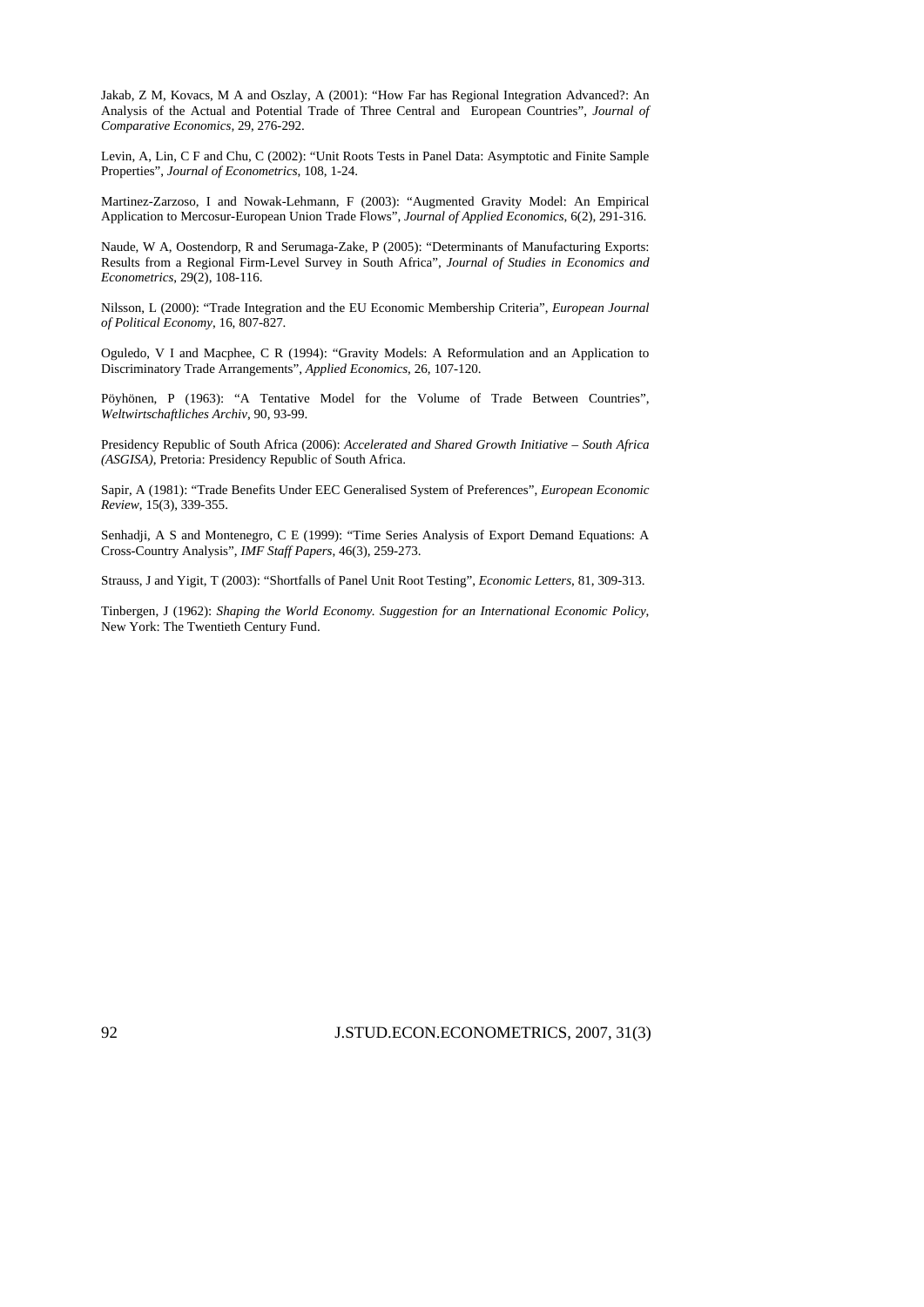# **Appendix**

*Data* 

The estimation covers the period 1995 to 2004. Thirty three countries are included in the estimation. The data for exports are sourced from Quantec Research at: http://ts.easydata.co.za. The data for GDP and population are taken from the World Bank's World Development Indicators. Distance data are collected from http://www.indo.com/distance/. Estimates done by authors in EViews 5.

### **Table A1: Panel unit root test**

| Variable                  | <b>IPS</b> test statistic<br>Null: all series in panel<br>contain a unit root | LLC test statistics<br>Null: unit root (common<br>unit root process) |
|---------------------------|-------------------------------------------------------------------------------|----------------------------------------------------------------------|
| Export                    | 1,278 (0,899)                                                                 | $-2,279(0,011)$ ***                                                  |
| Importer's GDP            | $-1,328(0,09)*$                                                               | $-4,352(0,000)***$                                                   |
| Importer's population     | 3,568 (0,999)                                                                 | $-6,387(0,000)$ ***                                                  |
| South Africa's population | $-13,129(0,00)***$                                                            | $-9,648(0,000)$ ***                                                  |
| South Africa's GDP        | $-5,635(0,000)$ ***                                                           | $-14,369(0,000)$ ***                                                 |

Notes: \*\*\*/\*\*/\* rejection of the null at 1%/5%/10%.

Probabilities are in parentheses

### **Table A: Fixed effects for the metal products**

| 0,38915    |
|------------|
| $-1,25576$ |
| $-1,36423$ |
| 0,047097   |
| $-1,18986$ |
| 2,189813   |
| $-1,05006$ |
| 0,923505   |
| $-0,64902$ |
| $-1,16041$ |
| 2,591798   |
| 0,11284    |
| 0,689955   |
| 1,921834   |
| 1,063518   |
| $-0,46534$ |
| 0,22202    |
| 2,526335   |
| 0,943367   |
| $-0,36431$ |
| $-0,67065$ |
| $-3,0125$  |
| $-1,14936$ |
| $-1,96017$ |
|            |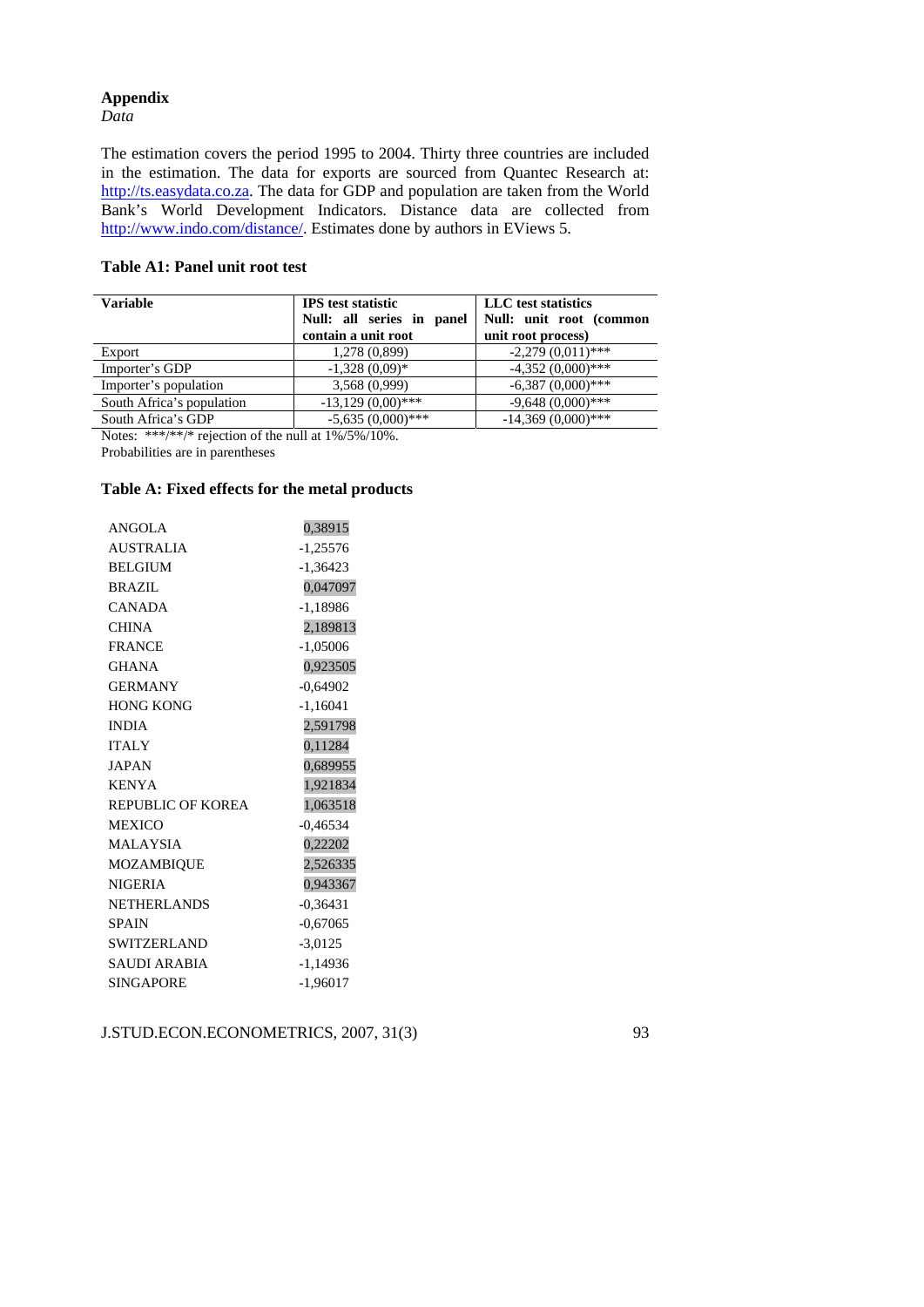| <b>SWEDEN</b>                           | -3.28253   |  |  |
|-----------------------------------------|------------|--|--|
| <b>UNITED KINGDOM</b>                   | $-0,2292$  |  |  |
| <b>THAILAND</b>                         | 1,218533   |  |  |
| <b>TANZANIA</b>                         | 1,32275    |  |  |
| USA                                     | 0,758529   |  |  |
| <b>VIETNAM</b>                          | $-0.61841$ |  |  |
| <b>ZAMBIA</b>                           | 1,666985   |  |  |
| <b>ZIMBABWE</b>                         | 1,928748   |  |  |
| UNITED ARAB                             |            |  |  |
| <b>EMIRATES</b>                         | $-2.09497$ |  |  |
| Note: shaded cells are positive country |            |  |  |
| specific effects                        |            |  |  |

# **Table A3: Actual and potential exports**

|               |                     | 2002       | 2003       | 2004       |
|---------------|---------------------|------------|------------|------------|
| Angola        | Actual              | 32400159,1 | 51609922,1 | 80672246,9 |
|               | Potential           | 29249703,7 | 46417634,6 | 41681168,9 |
|               |                     |            |            |            |
|               | Export ratio        | 0,9027642  | 0,89939362 | 0,51667296 |
| Australia     | Actual              | 66928100,9 | 90063161,8 | 124863821  |
|               | Potential           | 75160771,7 | 130370376  | 107698908  |
|               | <b>Export ratio</b> | 1,12300769 | 1,44754384 | 0,86253093 |
| Belgium       | Actual              | 44415705   | 76515379,7 | 184533443  |
|               | Potential           | 82196230,4 | 139536950  | 113341960  |
|               | Export ratio        | 1,85061186 | 1,82364579 | 0,61420823 |
| <b>Brazil</b> | Actual              | 39412116   | 49987750,8 | 82896747,1 |
|               | Potential           | 36658650,9 | 54811468   | 44282937,4 |
|               | Export ratio        | 0,93013658 | 1,09649798 | 0,53419391 |
| Canada        | Actual              | 57607813,1 | 51969504,9 | 90860833,3 |
|               | Potential           | 81984437,4 | 133714836  | 119984125  |
|               | Export ratio        | 1,42314789 | 2,57294804 | 1,32052635 |
| China         | Actual              | 130350632  | 400245417  | 390229357  |
|               | Potential           | 104713646  | 163100968  | 153548955  |
|               | Export ratio        | 0,80332288 | 0,4075024  | 0,39348386 |
| France        | Actual              | 78170353.3 | 85857897,2 | 146422536  |
|               | Potential           | 89346265,3 | 150526544  | 123083064  |
|               | Export ratio        | 1,14296868 | 1,75320558 | 0,84060191 |
| Germany       | Actual              | 130948406  | 234042364  | 394184921  |
|               | Potential           | 127035864  | 212978121  | 168130328  |
|               | Export ratio        | 0,9701215  | 0,90999816 | 0,42652653 |
| Ghana         | Actual              | 12713003,1 | 40807441   | 55434348   |
|               | Potential           | 19828483,1 | 33297737,2 | 26246153,4 |
|               | Export ratio        | 1,55970096 | 0,81597219 | 0,47346373 |
| Hong Kong     | Actual              | 52342445,1 | 107265813  | 115655261  |
|               | Potential           | 106513255  | 149309218  | 142680725  |
|               | Export ratio        | 2,03493083 | 1,3919553  | 1,23367258 |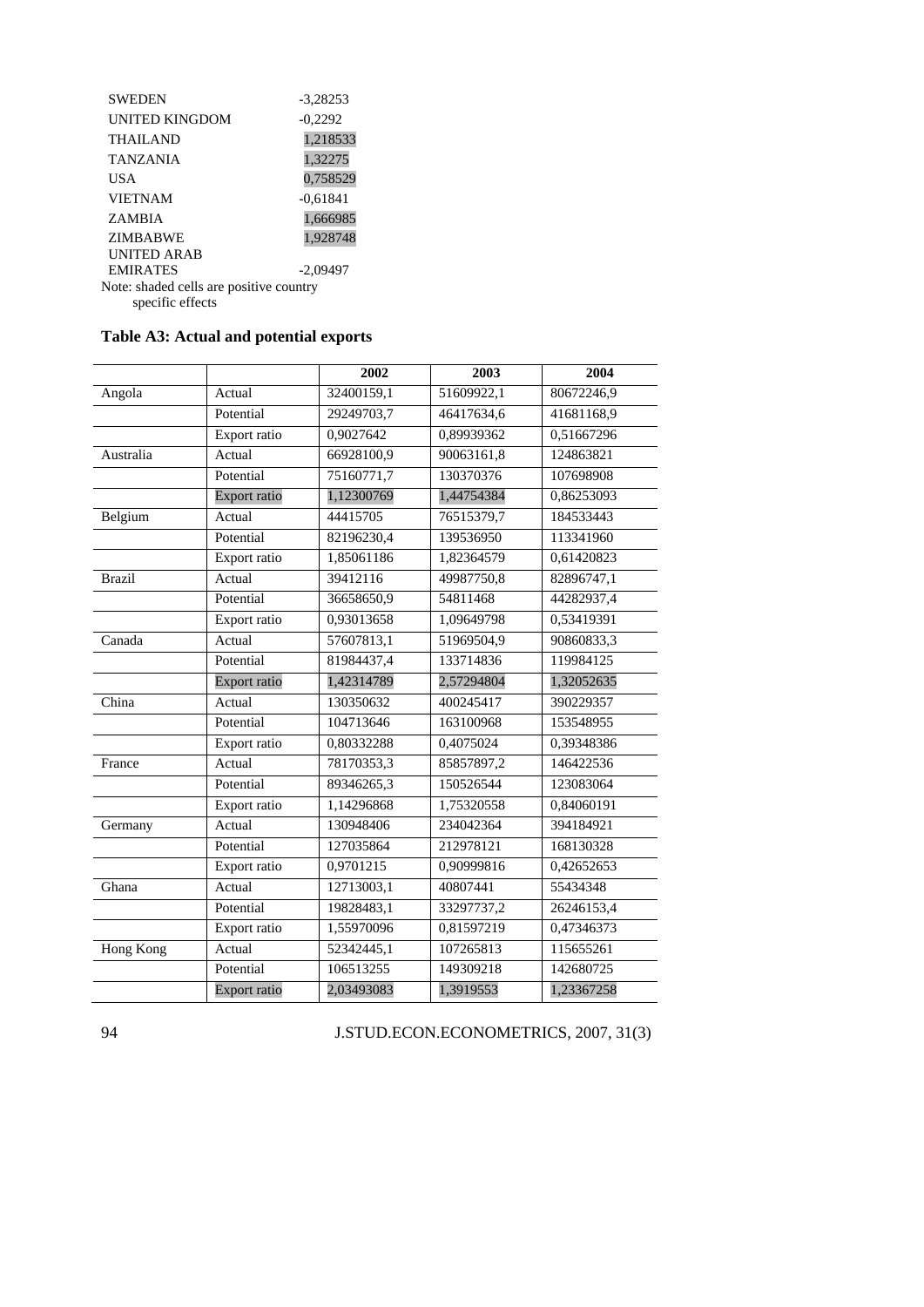| India                | Actual              | 69541980,2 | 74763904,8 | 112391321  |
|----------------------|---------------------|------------|------------|------------|
|                      | Potential           | 89118722,6 | 143995125  | 129752585  |
|                      | Export ratio        | 1,28150971 | 1,92599791 | 1,15447157 |
| Italy                | Actual              | 192221734  | 298367701  | 419017193  |
|                      | Potential           | 251167348  | 429597809  | 359264700  |
|                      | Export ratio        | 1,30665426 | 1,43982679 | 0,85739847 |
| Japan                | Actual              | 504348497  | 724880760  | 915865493  |
|                      | Potential           | 564968198  | 862917804  | 757443875  |
|                      | <b>Export ratio</b> | 1,12019407 | 1,19042724 | 0,82702524 |
| Kenya                | Actual              | 64361782,1 | 101569002  | 177983600  |
|                      | Potential           | 62318569,2 | 100299373  | 88001991,2 |
|                      | Export ratio        | 0,96825425 | 0,98749983 | 0,49443876 |
| Malaysia             | Actual              | 71040606,2 | 100737035  | 176819119  |
|                      | Potential           | 79970630   | 120737581  | 102952678  |
|                      | Export ratio        | 1,12570309 | 1,19854213 | 0,58224856 |
| Mexico               | Actual              | 42570625,9 | 50268510,2 | 79199087,1 |
|                      | Potential           | 49655017,5 | 68093342,1 | 71939065,1 |
|                      | Export ratio        | 1,16641502 | 1,3545924  | 0,908332   |
| Mozambique           | Actual              | 89505869,3 | 72988342,2 | 81356150,2 |
|                      | Potential           | 69228279,5 | 113256985  | 106046687  |
|                      | Export ratio        | 0,77344961 | 1,55171335 | 1,30348704 |
| Netherlands          | Actual              | 163429022  | 225947591  | 321314615  |
|                      | Potential           | 226095944  | 380634441  | 316549441  |
|                      | Export ratio        | 1,38345039 | 1,68461385 | 0,98516976 |
| Nigeria              | Actual              | 28552238   | 66160805,3 | 120589375  |
|                      | Potential           | 17485281   | 29426906,5 | 26287655,1 |
|                      | Export ratio        | 0,61239616 | 0,44477854 | 0,21799313 |
| Republic of<br>Korea | Actual              | 334609035  | 345838946  | 407533901  |
|                      | Potential           | 411619526  | 637815746  | 538274925  |
|                      | Export ratio        | 1,23015066 | 1,84425656 | 1,32081018 |
| Saudi Arabia         | Actual              | 30075259   | 40481791,2 | 93908661,3 |
|                      | Potential           | 39659457,4 | 61439284,4 | 56190597,7 |
|                      | Export ratio        | 1,31867385 | 1,51770173 | 0,59835373 |
| Singapore            | Actual              | 22901086   | 35059092   | 60353206,1 |
|                      | Potential           | 46979880,8 | 67842540,7 | 60063326,2 |
|                      | Export ratio        | 2,0514259  | 1,93509121 | 0,99519694 |
| Spain                | Actual              | 65947112,3 | 115404073  | 138394827  |
|                      | Potential           | 97880705,1 | 171254275  | 142348666  |
|                      | Export ratio        | 1,48423034 | 1,48395347 | 1,02856927 |
| Sweden               | Actual              | 14310587   | 36132104,2 | 78181552   |
|                      | Potential           | 13746296,5 | 23619896,8 | 19364073   |
|                      | Export ratio        | 0,96056832 | 0,65370942 | 0,24768085 |
| Switzerland          | Actual              | 39348573,1 | 43217518   | 64884515,3 |
|                      |                     |            |            |            |